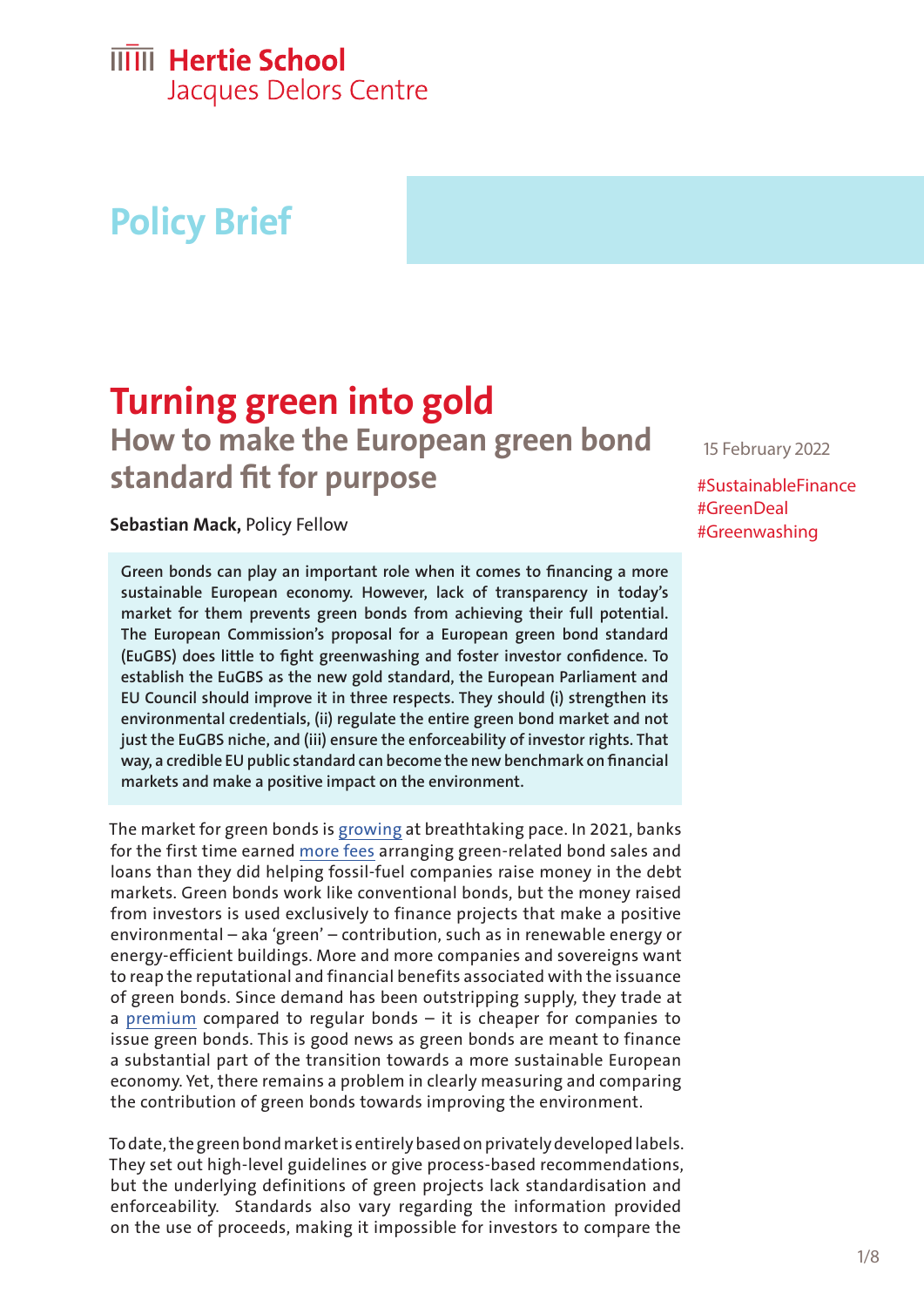environmental performance of different green bonds. As they cannot be certain that their money is being used for legitimately green investment purposes, greenwashing is now the [biggest](https://www.schroders.com/en/insights/economics/schroders-institutional-investor-study-optimism-surges-for-investment-returns-2021/) challenge for investors. But this uncertainty about which economic activities can be rated green also creates difficulties for green bond issuers who are keen to avoid any accusation of greenwashing, especially in transitional sectors. Altogether, this opacity is preventing green bonds from growing to their full potential and creates the serious risk that large sums of private money is financing projects that do little or nothing for the green transition. The lack of high-quality green bonds is thus a drag on Europe's plan to become the world's first climate neutral region.

To shed light on the true 'greenness' of green bonds and foster investor confidence, the Commission [proposed](https://eur-lex.europa.eu/legal-content/EN/TXT/?uri=CELEX:52021PC0391) a European green bond standard (EuGBS) in July 2021. At the time of writing, the European Parliament and EU Council are debating the draft legal text and potential amendments. The Commission proposal is supposed to help investors identify, compare and trust in environmentally sustainable bonds and it does indeed raise the bar for green bond issuances. However, this paper argues that the proposal will fall short of establishing the new gold standard for several reasons. It has weak environmental credentials and therefore undermines its own credibility. It misses out on raising environmental ambitions for the entire green bond market by leaving untouched private labels that remain unregulated. And it is poor on creditor rights protection regarding the 'greenness' of how proceeds are used.

To establish the EuGBS as the new gold standard, EU member states and MEPs should improve the Commission proposal in three respects. First, the EuGBS should be split into two labels to allow for the introduction of a truly green "EuGBS+" that excludes not only nuclear power and natural gas investment, but any transitional activity. Second, the legislation should require all green bond issuers to provide comparable information on the 'greenness' of their use of the proceeds before the EuGBS becomes the mandatory standard over the medium term. Third, the EuGBS should come with an effective enforcement mechanism relying on national authorities and a minimum of actionable rights. A credible EU public standard could then become the new benchmark on financial markets and ensure that green bonds genuinely contribute to greening the European economy.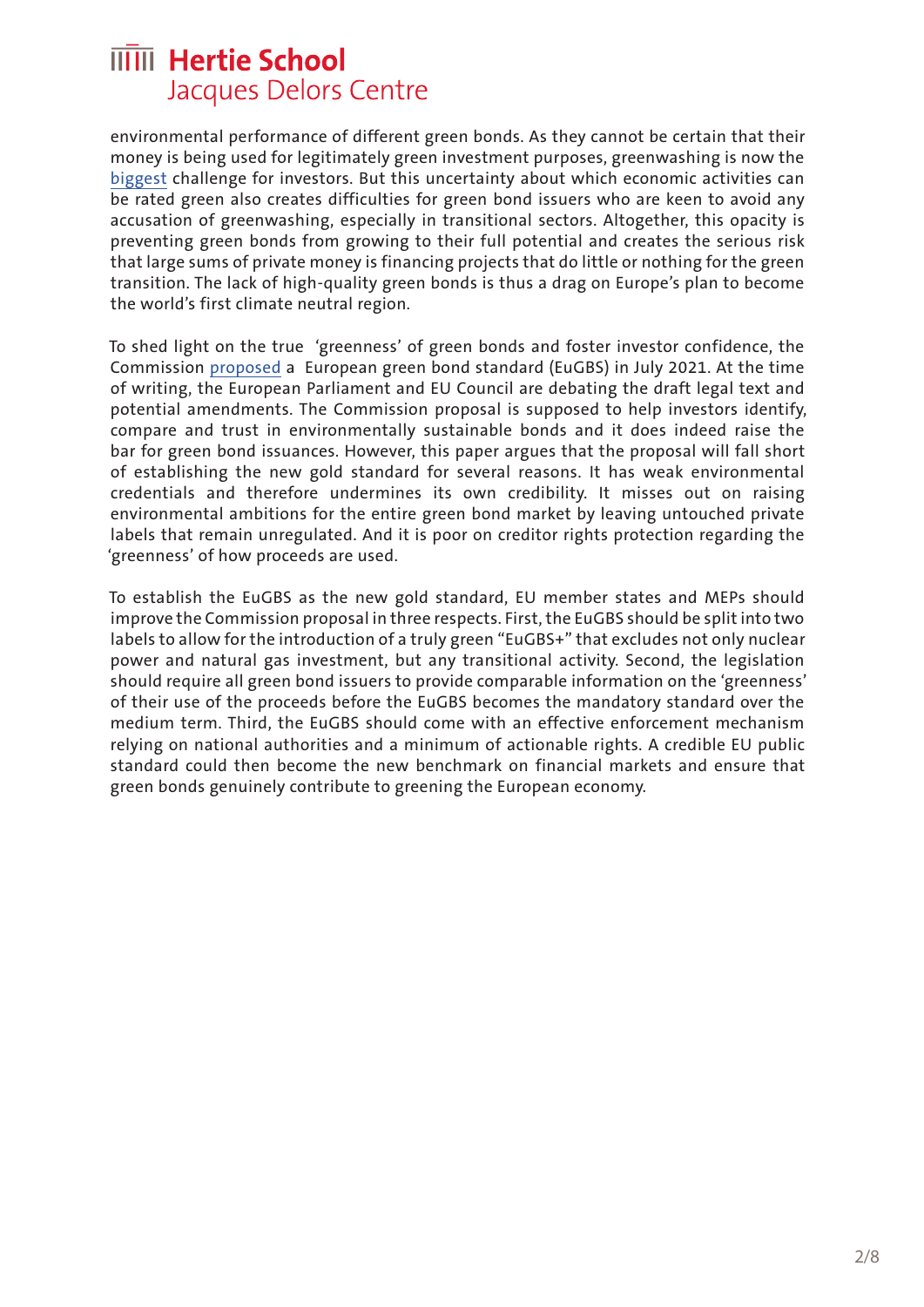#### **1 Features of the European green bond standard**

Issuers of green bonds commit to spending the money raised from the investor on environmentally sustainable projects and activities. However, there is so far no common set of rules on what qualifies as a green bond. Issuers can choose from more than 20 industrydeveloped green bond labels that lack clarity, reliability, and enforceability. For example, ICMA's [Green Bond Principles,](https://www.icmagroup.org/sustainable-finance/the-principles-guidelines-and-handbooks/green-bond-principles-gbp/) the dominant market standard, relies on high-level principles for eligible green projects, not detailed criteria. As for CBI's more prescriptive [Climate](https://www.climatebonds.net/standard/taxonomy)  [Bonds Standard,](https://www.climatebonds.net/standard/taxonomy) its privately maintained definitions omit many potential sectors of green economic activities. Working to make allocation and use of bond proceeds transparent and assure investors, many labels recommend issuers should publish pre- and post-issuance reports and seek verification from external reviewers. However, given their non-binding nature, existing standards remain unenforceable.

The EuGBS is different. It contains binding requirements for issuers wishing to put the EU label on their green bonds. However, the European Commission does not make the EuGBS mandatory for all green bonds. Green bond issuers would continue to be free to choose among the EuGBS and available privately developed labels.

The EuGBS rests on two legs. First, it is completely aligned with the [EU Taxonomy](https://ec.europa.eu/info/business-economy-euro/banking-and-finance/sustainable-finance/eu-taxonomy-sustainable-activities_en) that provides a harmonised definition of sustainable economic activities. These criteria are that an activity a) contributes substantially to at least one of the six specified environmental objectives; b) does not significantly harm any of the other five ('do-no-significantharm-principle', DNSH); c) complies with minimum social safeguards, mainly in terms of fundamental labour rights; d) meets the technical screening criteria adopted by the European Commission for each objective.

The EU Taxonomy is the most detailed and comprehensive framework for classifying sustainable economic activities to date. It covers 13 sectors such as energy, transport, manufacturing and construction, which together account for nearly 80% of EU greenhouse gas emissions. However, it is by no means the strictest one given the Commission's [decision](https://www.euractiv.com/section/energy-environment/news/ngos-walk-out-on-eu-green-finance-group-over-forestry-bioenergy-rules/)  to consider industrial logging and the burning of crops as sustainable and its intention to [qualify](https://ec.europa.eu/info/publications/220202-sustainable-finance-taxonomy-complementary-climate-delegated-act_en) nuclear power and natural gas as transitionally green. European green bonds must finance an economic activity that clears the bar set out in the EU Taxonomy or will do so within five years after issuance. Where the Commission amends the Taxonomy's technical screening criteria following the issuance of a European green bond, issuers have five years to reflect these changes in how they allocate bond proceeds.

Second, the EuGBS requires issuers to fulfil comprehensive disclosure requirements. Before issuance, they must publish a green bond factsheet outlining the intended allocation of bond proceeds to green projects and their estimated environmental impact. After issuance, they must regularly report on the actual allocation and impact of the green bond's proceeds. This is meant to provide investors with much greater transparency on how their money is used. With the aim of minimising the risk of greenwashing, green bond issuers are required to hire external reviewers who verify that the allocation of proceeds adheres to the EuGBS and projects align with the EU Taxonomy. External reviewers need to register with the European Securities and Markets Authority (ESMA) before verifying EU green bonds. In case of non-compliance, ESMA may issue penalties for external reviewers and national competent authorities may sanction green bond issuers failing to abide by the rules.

Since the EuGBS and the EU Taxonomy are still in the making, they cannot serve as a basis for the green bonds that the European Commission began issuing last year to finance part of the [NextGenerationEU](https://ec.europa.eu/info/strategy/recovery-plan-europe_en) (NGEU) recovery fund. As outlined in Box 1, NGEU green bonds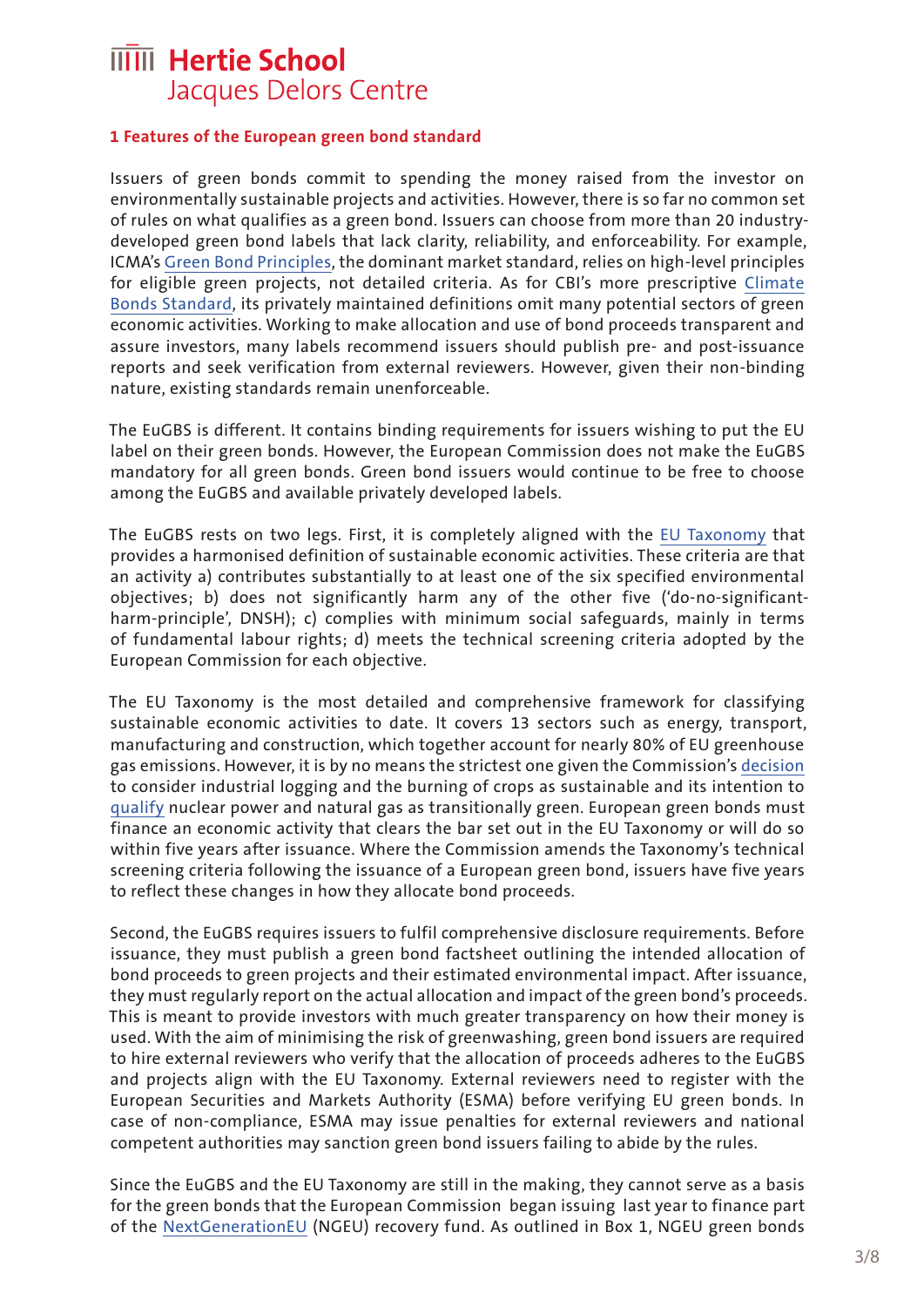create a class of their own: more transparent than many existing green bonds but not fully abiding by the rules of the EU Taxonomy.

#### **Box 1: The framework for NGEU green bonds financing the European recovery**

To finance the NGEU recovery fund, the European Commission intends to issue 30% of the up to EUR 750 billion debt as green bonds. However, since the EuGBS is still being discussed by the European co-legislators and the technical screening criteria of the EU Taxonomy are under development, the Commission ignores the EuGBS for its own green bond issuances. Instead, the [green bond framework](https://ec.europa.eu/info/sites/default/files/about_the_european_commission/eu_budget/nextgenerationeu_green_bond_framework.pdf) governing NGEU issuances is based on the current market benchmark, the [Green Bond Principles](https://www.icmagroup.org/sustainable-finance/the-principles-guidelines-and-handbooks/green-bond-principles-gbp/) (GBPs) established by the International Capital Markets Association (ICMA). For its own issuance, the EU Commission discloses allocation and impact reports [revie](https://ec.europa.eu/info/sites/default/files/about_the_european_commission/eu_budget/v.e._second_party_opinion_on_the_framework.pdf)[wed](https://ec.europa.eu/info/sites/default/files/about_the_european_commission/eu_budget/v.e._second_party_opinion_on_the_framework.pdf) by an external party as recommended within the GBPs. The criteria for the qualification of climate investment under the recovery and resilience facility (RRF), the main instrument of NGEU, borrow from the EU Taxonomy, but they are not entirely aligned with it. Instead, the methodology for climate tracking in Annex VI of the [RRF Regulation](https://eur-lex.europa.eu/legal-content/EN/TXT/?uri=CELEX%3A32021R0241) and the specific [DNSH RRF](https://ec.europa.eu/info/sites/default/files/c2021_1054_en.pdf)  [Guidance](https://ec.europa.eu/info/sites/default/files/c2021_1054_en.pdf) define which investments count towards the 37% green spending target required in member states' national recovery and resilience plans. Investment in building renovation will, for example, generally receive a 40% climate coefficient. If additional Taxonomy-aligned criteria are met, e.g. in the case of building renovation at least 30% reduction in energy use, the investment will receive a 100% climate coefficient. In contrast, investment in building renovation not meeting the EU Taxonomy requirements would not be eligible for green bond financing under the EuGBS. The NGEU green bond framework is thus on the one hand more lenient than the EuGBS. On the other hand, the NGEU [climate tracking methodology](https://ec.europa.eu/info/sites/default/files/about_the_european_commission/eu_budget/nextgenerationeu_green_bond_framework_-_annex_climate_coefficients.pdf) provides incentives for member states to adhere to the stricter EU taxonomy requirements because that would allow for upgrading a 40% coefficient to 100%, where appropriate.

In many respects, the EuGBS as proposed by the European Commission would be superior to existing green bond labels. In terms of transparency, the EU Taxonomy provides a clear and harmonised definition of 'green', putting the vague principles listed by private labels in the shade. Under the EuGBS, regular reporting and external review are mandatory requirements and not mere recommendations. In addition, issuers as well as external reviewers are subject to national and European oversight. Nevertheless, the EuGBS is missing some important elements that prevent it from really improving comparability in the green bond market and ensuring a positive impact on the environment.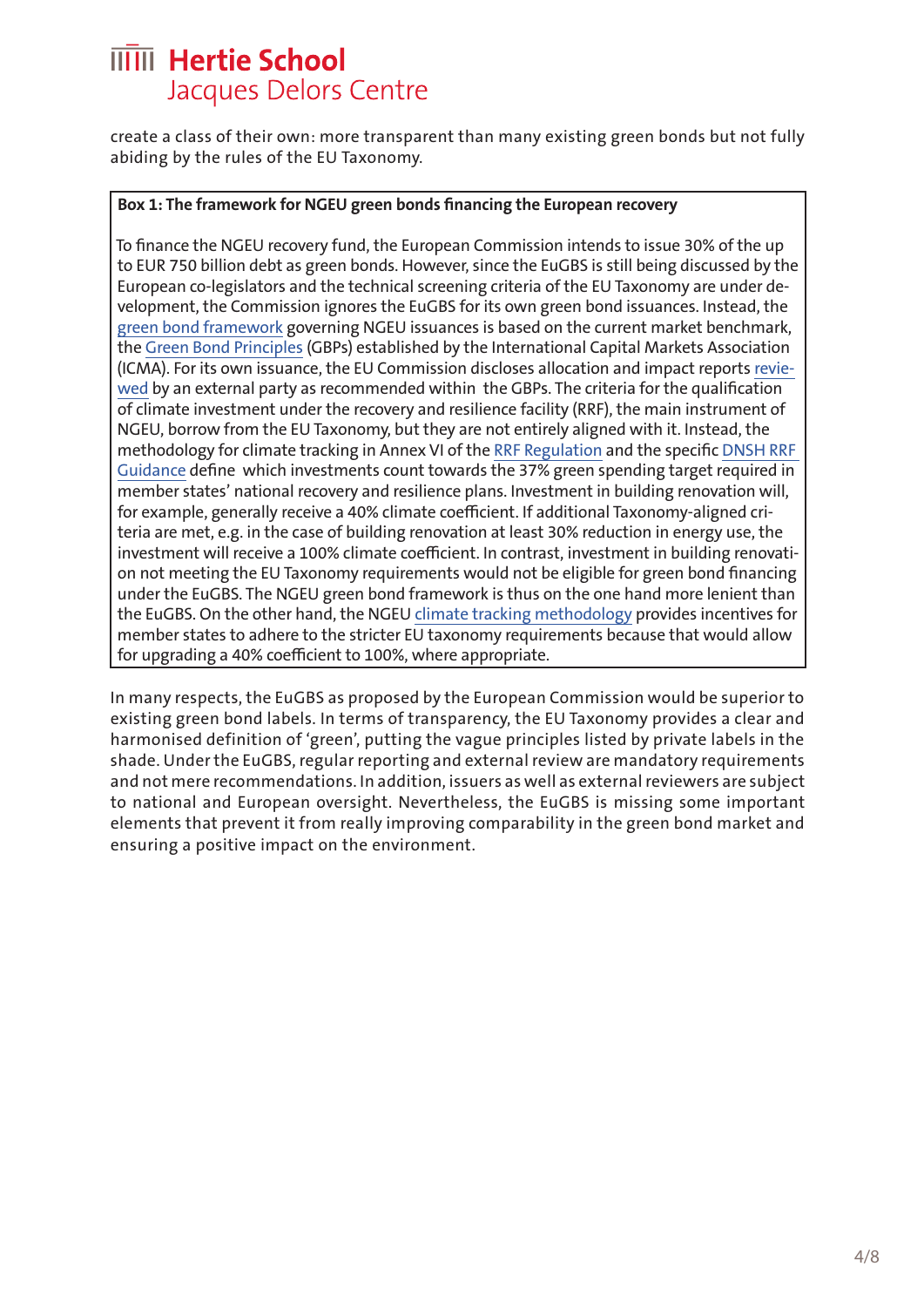### **2 Room and ideas for improvement**

There is a clear need for a harmonised green bond standard to be applied across Europe. However, the draft regulation on the table does seem ill-suited to effectively fight greenwashing and ensure that all green bond issuers keep their promises to use the bond proceeds for truly sustainable investment. Before the EuGBS becomes law, the EU Council and European Parliament should therefore improve it in three respects:

- 1) Strengthen environmental credentials
- 2) Regulate the entire green bond market
- 3) Ensure enforceability of investor rights

#### **2.1 Strengthen environmental credentials**

The Commission proposal is not ambitious enough when it comes to its environmental credentials. First, the alignment of the EuGBS with the EU Taxonomy means that transitional activities such as [hybrid cars](https://eur-lex.europa.eu/legal-content/EN/TXT/?uri=PI_COM:C(2021)2800) or [electricity generation](https://ec.europa.eu/info/publications/220202-sustainable-finance-taxonomy-complementary-climate-delegated-act_en) via nuclear power and natural gas are, under certain conditions, eligible for financing through European green bonds. While these technologies potentially reduce CO2 emissions, they are not low carbon or may cause other forms of environmental harm. The privately developed taxonomy of the [Climate](https://www.climatebonds.net/standard/taxonomy)  [Bonds Initiative,](https://www.climatebonds.net/standard/taxonomy) therefore, excludes transitional activities from being eligible for green bond financing. Including them under the EuGBS would thus be weaker than an already established private label and heavily undermine the green credibility of the new public standard.

Second, issuers of European green bonds are not obliged to gradually align their entire business with the Paris Agreement and the 1.5 °C global warming target. It is sufficient for the investment in question to comply with the requirements of the EU Taxonomy. This practice prevents existing green bond projects from achieving a substantial reduction of carbon emissions [at the firm level](https://www.bis.org/publ/qtrpdf/r_qt2009c.htm). There is thus the risk that issuers will use also European green bonds to finance certain activities cheaply without ever putting their entire company on a sustainable footing.

To become the gold standard, the EuGBS must be stricter than existing private labels. A truly green label cannot compromise on its environmental credentials. Only a credible standard will gain investor confidence and make a demonstrable contribution to the economy's green transition. Therefore, it must – from the outset – prevent potential allegations of greenwashing:

• The EuGBS label should be split into two. Both labels should respect the strict criteria laid out in the EU Taxonomy. However, there should be a differentiation between a 'normal' EuGBS that includes activities classified as transitional, and a more ambitious 'EuGBS+' that is beyond doubt and excludes transitional activities. Two labels would dissolve the conflict between, on the one hand, environmentally conscious investors calling for a harmonised and reliable green bond standard that is truly green and, on the other hand, the need to finance not only activities that are already green but those that may support the transition to a sustainable economy. Two labels would of course fragment the market for European green bonds and reduce liquidity, but it is preferable for the legislator to make this distinction in a transparent way rather than leave it to the market via pricing. Concerns that the EuGBS may not deviate from the EU Taxonomy are unjustified. Since the later law (EuGBS Regulation) always prevails over the earlier (Taxonomy Regulation), it would be legally safe to split the EuGBS into two labels.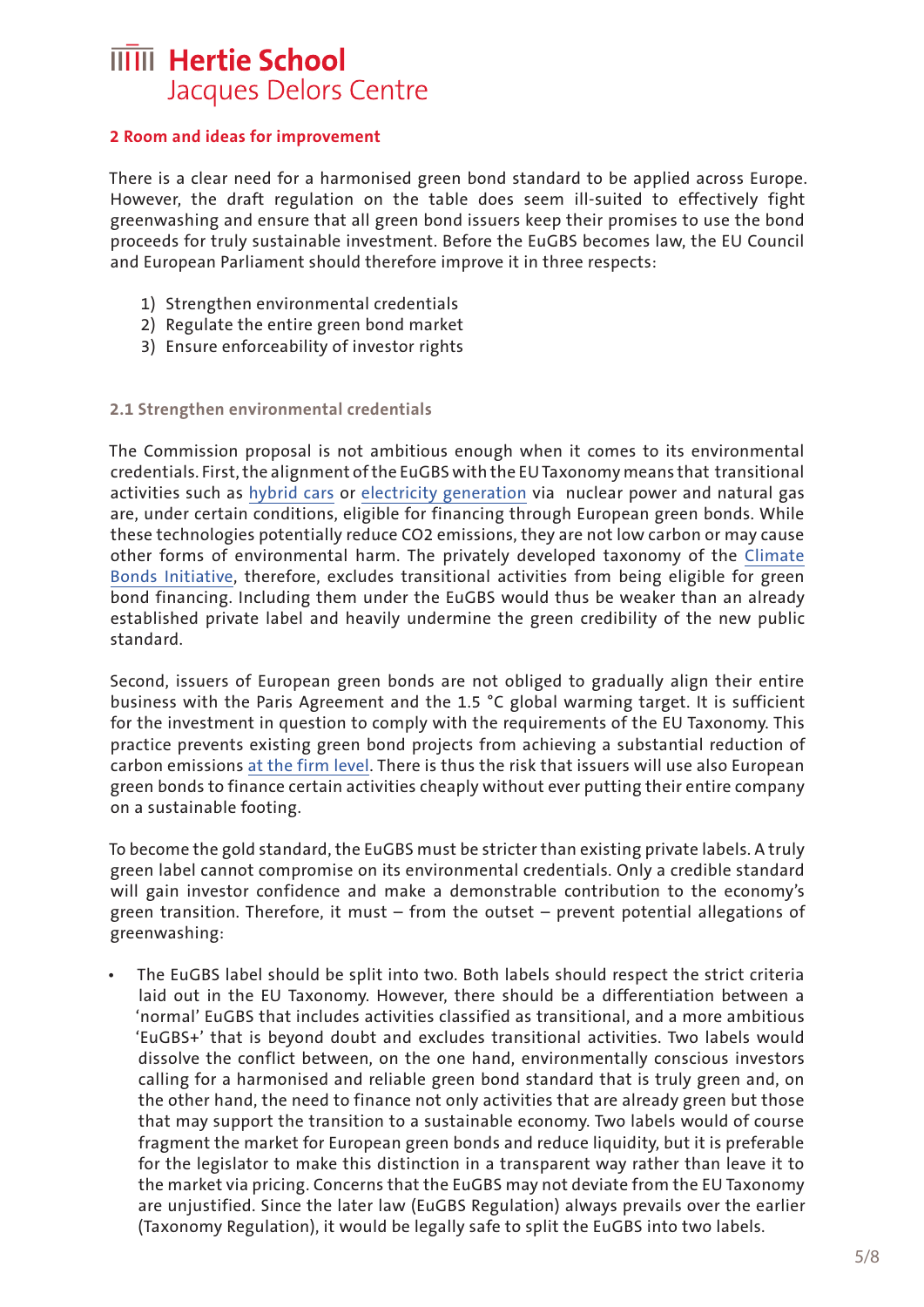- To minimise greenwashing concerns attached to green bonds that finance transitional activities, the standard should clearly prescribe that the maturity of these bonds must not go beyond these activities' eligibility under the EU Taxonomy. However, the requirement to mirror amendments to the Taxonomy's screening criteria in the allocation of bond proceeds within five years should be abandoned. Changing the requirements for bonds that have already been issued could have negative impacts on financial stability and would jeopardise legal certainty for both issuers and investors. For these reasons, the Commission's own technical expert group [\(TEG\)](https://ec.europa.eu/info/sites/default/files/business_economy_euro/banking_and_finance/documents/190618-sustainable-finance-teg-report-green-bond-standard_en.pdf) and the European Central Bank [\(ECB](https://eur-lex.europa.eu/legal-content/EN/TXT/?uri=CELEX%3A52021AB0030)) both recommend exempting bonds that have already been issued ("grandfathering"). Given green bonds' [average maturity](https://ec.europa.eu/jrc/sites/default/files/4_2_kapraun_paper.pdf) of 8.75 years, requiring only newly issued bonds to apply the latest screening criteria seems to be sufficient.
- The EuGBS should address also the broader environmental strategy adopted by green bond issuers and require them to align their overall activities with the EU's environmental objectives. Companies that wish to benefit from the reputational and financial benefits of issuing green bonds should back up any issuance with credible transition plans. Therefore, European green bond issuers should set out in the investor factsheet concrete steps on how they will adhere to a 1.5°C global warming scenario and make their business compatible with Europe's aim of climate-neutrality by 2050.

#### **2.2 Regulate the entire green bond market**

A strict EuGBS is a necessary condition for raising environmental ambitions on the green bond market, but not a sufficient one. The legislative proposal on the table would not affect private green bond labels. The introduction of another – albeit public – label alone will not put an end to the lack of transparency of the current market. Unless the current confusion about the green credentials of available private green bond standards is mitigated, investors will still face difficulties when trying to cut through the jungle of labels. Consequently, the lack of transparency in the green bond market is bound to persist – in particular, if the take-up of the EuGBS remains limited. Put differently: there is a material risk that after introducing the EuGBS, greenwashing will continue with unregulated green bonds.

As a first and immediate step to enable investors to compare the 'greenness' of bonds using different labels, certain disclosure requirements foreseen only for European green bonds should apply also to green bonds issued under other standards. For this purpose, these other bonds do not necessarily need to limit their use of proceeds to activities included in the EU Taxonomy. However, they should report on how much their use of proceeds is aligned with the EU Taxonomy. To provide reliable and comparable information throughout the green bond universe, all green bond issuers should disclose the EuGBS green bond factsheet as well as allocation and impact reports and they should seek verification by an external reviewer accredited at ESMA. This would mitigate the opacity of the existing green bond market and allow investors to make informed investment decisions. More generally, this would limit potential detriments to investors and increase the trustworthiness of the entire sustainable bond market.

In the medium term, establishing the EuGBS as the gold standard for green bonds will aid the greening of the economy only if *all* issuers make use of it. For fears of constraining the green bond market in the short term, the Commission [rejected](https://eur-lex.europa.eu/legal-content/EN/TXT/?uri=CELEX:52021SC0181) the idea of making the EuGBS mandatory for all green bond issuances in Europe. But if the EuGBS remains voluntary, issuers can continue to issue green bonds under other standards that may simply have no positive impact on the environment. To effectively support the green transition, there is thus no alternative to making the EuGBS mandatory for all green bonds sold in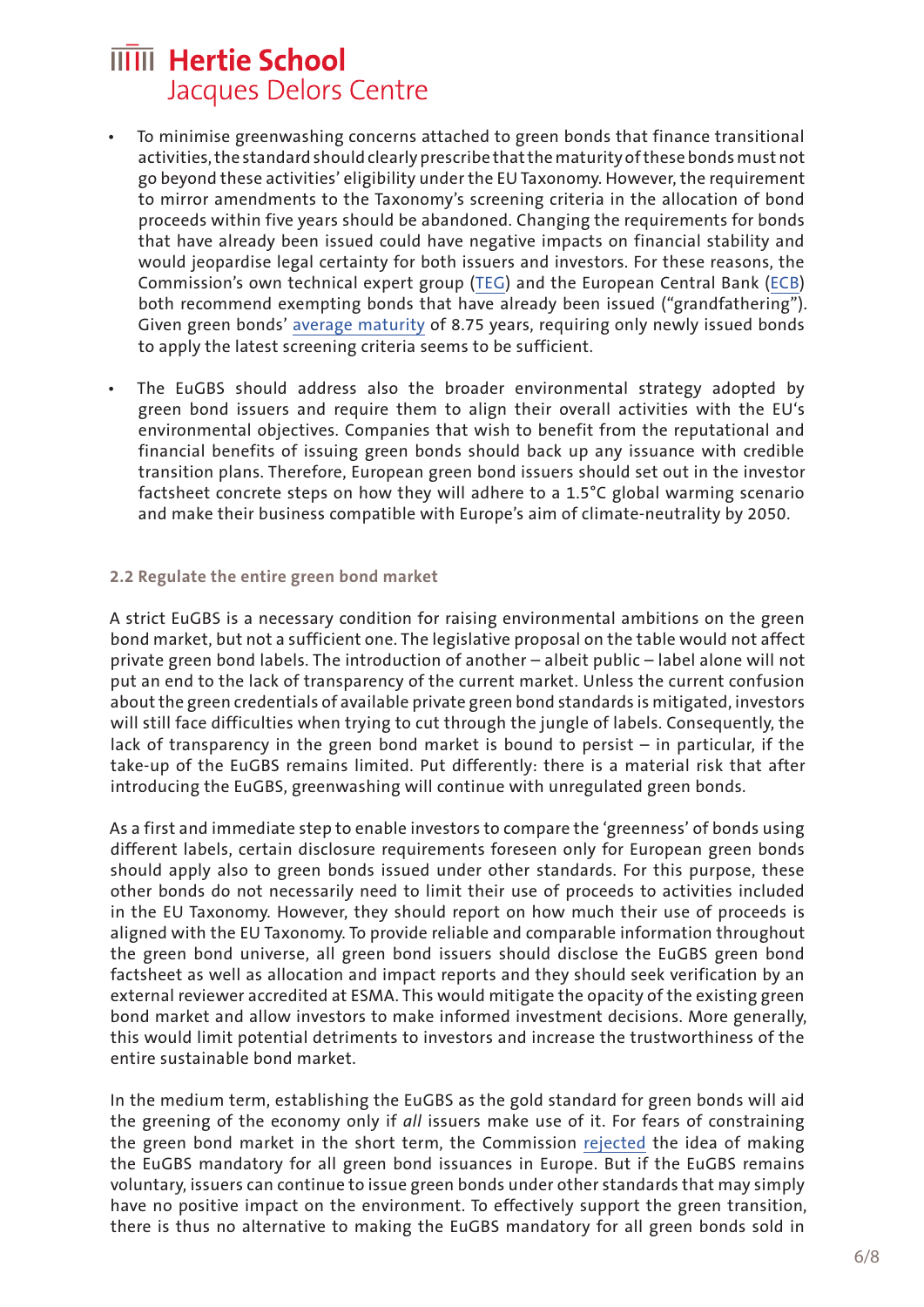the EU. While action to save the climate is needed sooner rather than later, there should nevertheless be an appropriate timeframe allowing issuers to prepare for the use of the EuGBS. Making it compulsory overnight could lead to unintended market disruptions. To provide issuers and investors with sufficient planning security, the standard should become mandatory for all green bond issuers no later than three years after its entry into force.

#### **2.3 Ensure enforceability of investor rights**

All good rules are of no use if their non-application remains without consequences. A key problem compromising investor confidence in green bonds is that the issuer's environmental promises are often unenforceable in practice. Either the issuer does not commit in the bond's legal documents to use the money raised for sustainable investments, but in a separate document that has no legal force. Or the green bonds' terms and conditions contain stipulations that [exculpate](https://www.researchgate.net/publication/343702208_Green_Bonds_Between_economic_incentives_and_eco-change) the issuer from any liability if the bond proceeds are not used for environmentally-friendly purposes. The EuGBS as proposed by the Commission requires issuers to describe the sustainable use of proceeds in the green bond factsheet and to include this information in the prospectus, i.e. the legal document containing all relevant details of a public bond offering. Issuers violating these transparency requirements risk penalties from national competent authorities (NCAs). However, the Commission proposal does not [give](https://eur-lex.europa.eu/legal-content/EN/TXT/?uri=CELEX%3A52021AB0030) NCAs sanctioning or supervisory powers over the alignment of economic activities with the EU Taxonomy requirements. Furthermore, the numerous exemptions in the [EU Prospectus Regulation](https://eur-lex.europa.eu/legal-content/EN/TXT/?uri=celex:32017R1129) mean that not every green bond has to have a prospectus. Last but not least, member states' liability regimes [vary](https://www.esma.europa.eu/sites/default/files/library/2015/11/2013-619_report_liability_regimes_under_the_prospectus_directive_published_on_website.pdf) quite substantially with some countries even allowing issuers to limit civil liability in the contract. There is thus a big risk that issuers would face no consequences if the economic activities financed by a European green Bond turned out to be unaligned with the EU Taxonomy.

The EuGBS must provide legal assurance to investors that their money is invested in truly green projects. This is the prerequisite for investor confidence. To deter issuers from greenwashing, the EuGBS should be equipped with a two-pronged enforcement mechanism. First, NCAs should be empowered to check issuers' compliance with the EU Taxonomy alignment of the use of proceeds and to impose penalties in case of infringements. Second, the EuGBS should require issuers to include in the bond's legal documentation a minimum of actionable rights regarding the green use of proceeds that cannot be set aside except for reasons beyond the issuer's control. This requirement should not be limited to cases where the issuer must publish a prospectus but should apply to any green bond offering. It is only when provided with legal grounds for a lawsuit that investors can secure redress from civil courts. Strengthening investors' contractual rights would not only provide relief to authorities that may lack the capacity to go after every incident but is the sharpest weapon to ensure that green bond proceeds are used exclusively for sustainable purposes.